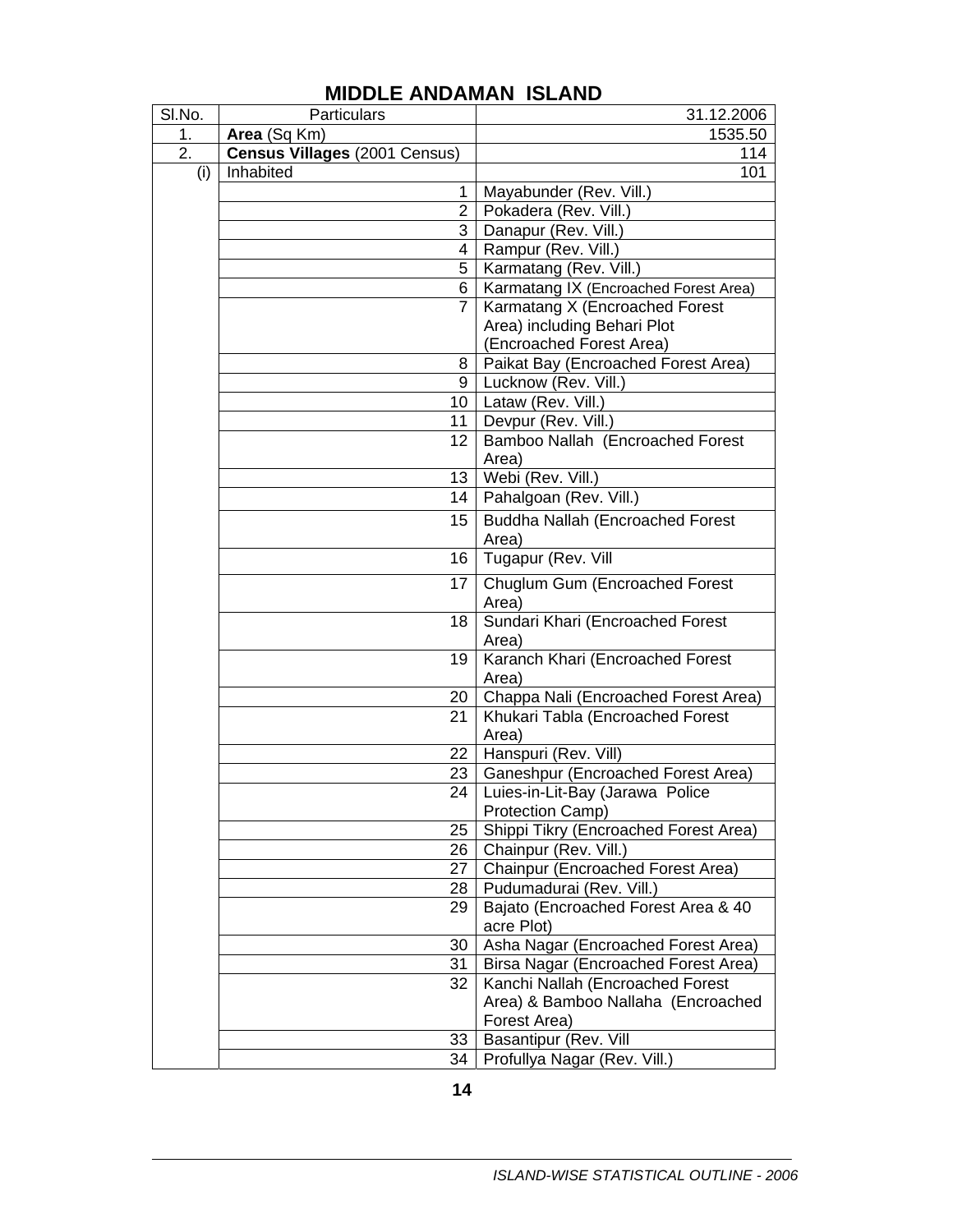|      | 35   Govindpur (Rev. Vill.)               |
|------|-------------------------------------------|
|      | 36   Paresh Nagar (Rev. Vill.)            |
|      | 37   Kamlapur (Rev. Vill.)                |
| 38   | Jaipur (Rev. Vill.)                       |
|      | 39   Pinakinagar (Rev. Vill.)             |
|      | 40   Harinagar (Rev. Vill.)               |
|      | 41   Laukinallah (Encroached Forest Area) |
|      | 42   Dukenagar (Rev. Vill.)               |
| 43   | Santipur (Rev. Vill.)                     |
| 44   | Swadeshnagar (Rev. Vill.)                 |
| 45   | Curtbert Bay (Encroached Forest Area)     |
| 46   | Dharampur (Rev. Vill.)                    |
|      | 47   Ramachandranagar (Rev. Vill.)        |
|      | 48   Thoraktang (Forest Camp)             |
|      | 49   Thiruvanchikulam (Rev. Vill.)        |
| 50   | Dhaninallah (Encroached Forest Area)      |
| 51   | Sippli Tikry (Encroached Forest Area)     |
| 52   | Sukha Nallah (Encroached Forest Area)     |
| 53   | Shivapuram (Rev. Vill.)                   |
|      | 54   Padmanabapuram (Rev. Vill.)          |
|      | 55   Panchwati (Rev. Vill.)               |
|      | 56   Panchawati (Encroached Forest Area)  |
|      | 57   Amkunj (Rev. Vill.)                  |
|      | 58   Nimbutala (Rev. Vill.)               |
| 59   | Janakpur (Rev. Vill.)                     |
| 60   | Dashratpur (Rev. Vill.)                   |
| 61   | Sitapur (Rev. Vill.)                      |
| 62   | Mithila (Rev. Vill.)                      |
|      | 63   Rangat (Rev. Vill.)                  |
|      | 64   Rampur (Rev. Vill.)                  |
| 65   | Parnasala (Rev. Vill)                     |
| 66   | Parnasala II (Forest Camp)                |
| 67 I | Sabari (Rev. Vill.)                       |
| 68   | Gol Pahar (Encroached Forest Area)        |
|      | 69   Bharatpur (Rev. Vill.)               |
| 70 I | Shyamkund (Rev. Vill.)                    |
| 71   | Vishnupur (Rev. Vill.)                    |
| 72   | Bakultala (Rev. Vill.)                    |
| 73   | Laxmanpur (Rev. Vill.)                    |
| 74   | Urmilapur (Rev. Vill.)                    |
| 75   | Kalsi (Rev. Vill.)                        |
| 76   | Kalsi (Jarawa Protection Post Camp)       |
| 77   | Sagwan Nallah (Forest Camp)               |
| 78   | Kalsi No. 6 (Jarawa Protection Post Camp) |
| 79   | Kalsi No. 4 (Jarawa Protection Post Camp) |
| 80   | Kalsi No. 3 (Jarawa Protection Post Camp) |
| 81   | Kaushalyanagar (Rev. Vill.)               |
| 82   | Charlungta (Forest Camp)                  |
| 83   | Charlungta II (Forest Camp)               |
| 84   | Shaktigarh (Rev. Vill.)                   |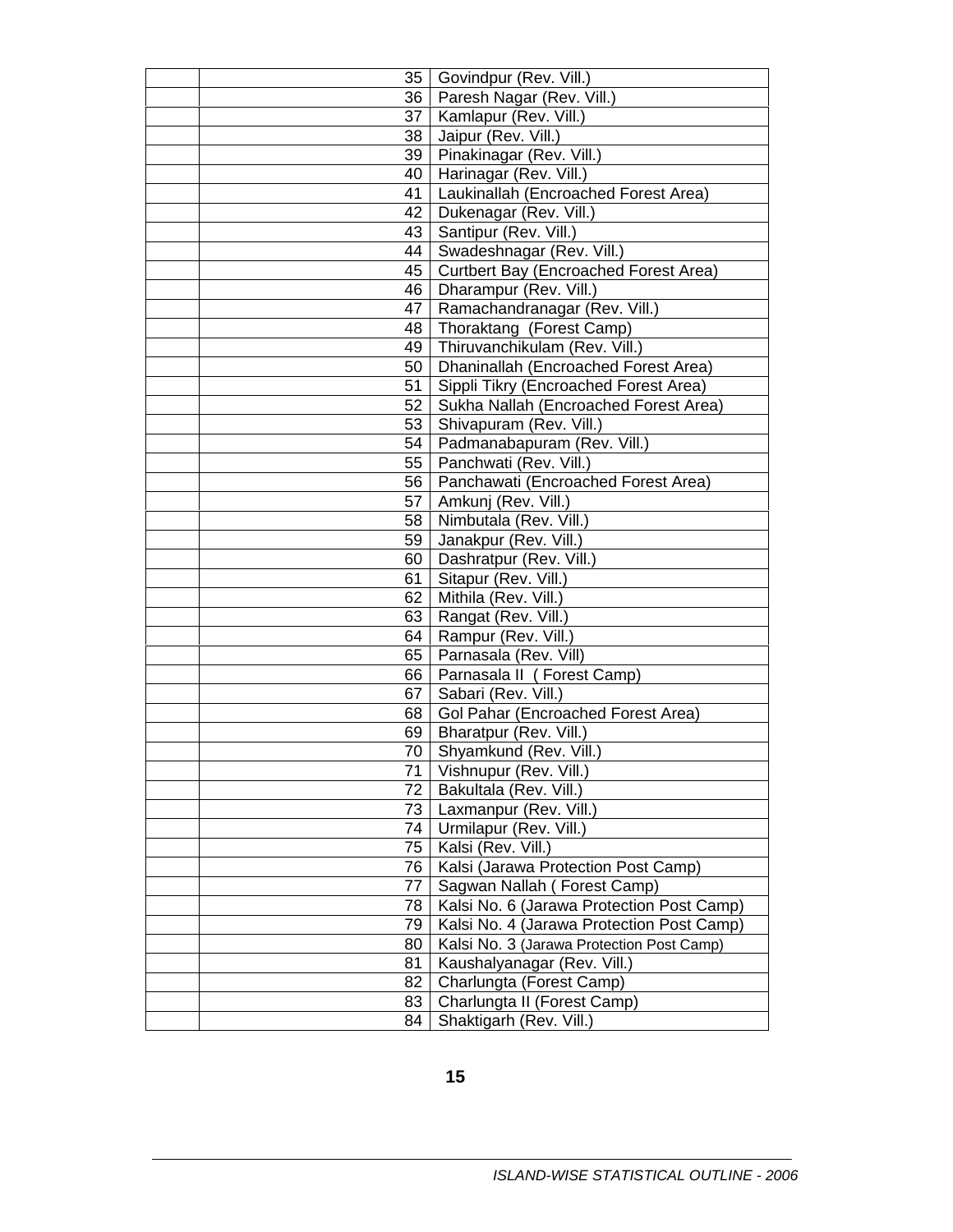| Boroinyon II (Forest Camp & APWDC)<br>Porlobiig No. 15 (Forest Camp APWDC &<br>86<br>Jarawa Police Protection Camp)<br>Dhaninallah ( Jarawa Area)<br>87 |
|---------------------------------------------------------------------------------------------------------------------------------------------------------|
|                                                                                                                                                         |
|                                                                                                                                                         |
|                                                                                                                                                         |
| Bangoan (Rev. Vill.)<br>88 I                                                                                                                            |
| Yeratiljig No. 9 (Jarawa Police Protection<br>89                                                                                                        |
| Camp)                                                                                                                                                   |
| Yeratiljig No.11 (Jarawa Police Protection<br>90                                                                                                        |
| Camp)                                                                                                                                                   |
| Yeratiljig (Rev. Vill.)<br>91                                                                                                                           |
| Macarthy Vally (Forest Settlement)<br>92                                                                                                                |
| Foster Valley (Forest Settlement)<br>93                                                                                                                 |
| Porlobjig No.3 (Jarawa Police Protection<br>94                                                                                                          |
| Post Camp & APWDC)                                                                                                                                      |
| Kadamtala (Rev. Vill.)<br>95                                                                                                                            |
| Santanu (Rev. Vill.)<br>96                                                                                                                              |
| Uttara (Rev. Vill.)<br>97                                                                                                                               |
| Bamboo Tikry (Jarawa Police Protection<br>98                                                                                                            |
| Camp)                                                                                                                                                   |
| Yeratiljig No.10 (Jarawa Police Protection<br>99                                                                                                        |
| Camp)                                                                                                                                                   |
| Foul Bay (Jarawa)<br>100                                                                                                                                |
| Lakra Lungta (Jarawa Area)<br>101                                                                                                                       |
| 13<br>Un- inhabited                                                                                                                                     |
| Goa Tikri (Encroached Forest Area)<br>1                                                                                                                 |
| $\overline{2}$<br>Ganesh Nagar I & II (Encroached Forest                                                                                                |
| Area)                                                                                                                                                   |
| Pather Tikri (Encroached Forest Area)<br>3                                                                                                              |
| Japan Tikry (Encroached Forest Area)<br>4                                                                                                               |
| Prolobjig No. 10 (Jarawa Police Protection<br>5.                                                                                                        |
| Camp)                                                                                                                                                   |
| Prolobjig No. 9(Forest Camp & Jarawa<br>6                                                                                                               |
| Police Protection Camp)                                                                                                                                 |
| <b>Boreham Valley (Forest Settlement)</b><br>$\overline{7}$                                                                                             |
| Jermy Vally (Forest Settlement)<br>8                                                                                                                    |
| 9<br>Between Chotalig Bang(Jarawa Area) &                                                                                                               |
| Foul Bay (Jarawa Area)                                                                                                                                  |
| Chotalig Bang (Jarawa Area)<br>10<br>Prolob Depot (Forest Camp)<br>11                                                                                   |
| Pawajig & Nayadera (Forest Camp)<br>12                                                                                                                  |
| 13<br>Shastri Nallaha (Forest Camp)                                                                                                                     |
| <b>Revenue Villages</b><br>3.<br>55                                                                                                                     |
| 4.<br><b>Panchayat Bodies</b>                                                                                                                           |
| <b>Gram Panchayats</b><br>19<br>a.                                                                                                                      |
| <b>Panchayat Samities</b><br>b.<br>$\overline{c}$                                                                                                       |
| Zilla Parishad Constituencies<br>8<br>c.                                                                                                                |
|                                                                                                                                                         |
|                                                                                                                                                         |
|                                                                                                                                                         |
| House Holds (2001 Census)<br>12223<br>5.<br>6.                                                                                                          |
| Population (2001 Census)<br>54385<br>Male<br>28913                                                                                                      |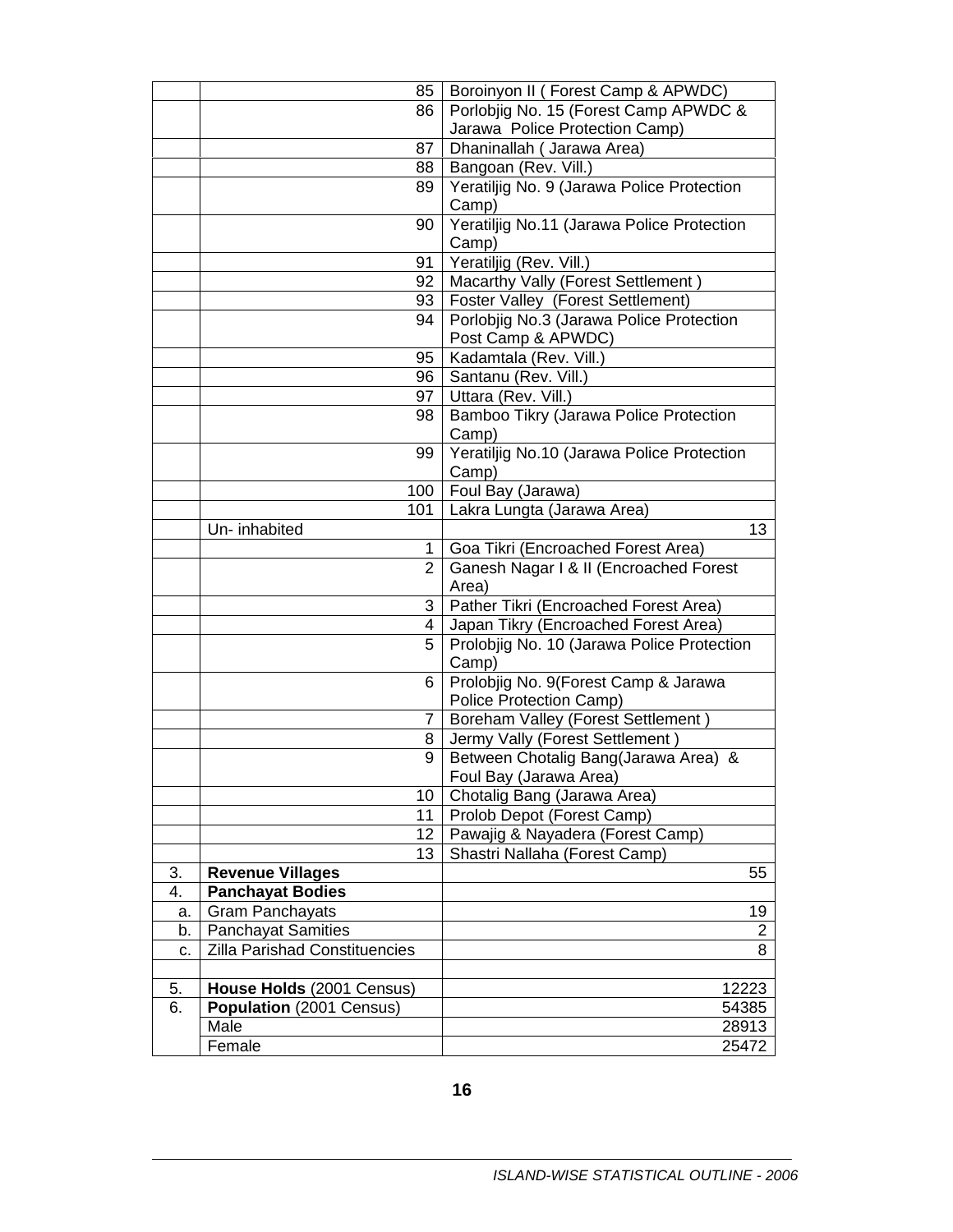| 7.    | ST Population (2001 Census)             | 219                               |
|-------|-----------------------------------------|-----------------------------------|
|       | Male                                    | 115                               |
|       | Female                                  | 104                               |
| 8.    | <b>Languages Spoken</b>                 | Hindi, Bengali, Tamil & Malayalam |
| 9.    | <b>Main Religion</b>                    | Hinduism, Christianity & Islam    |
| 10.   | Occupation - Main Workers (2001 Census) |                                   |
| (i)   | Cultivators                             | 3999                              |
| (iii) | <b>Agricultural Labourers</b>           | 527                               |
| (iii) | Household Industries                    | 121                               |
| (iv)  | <b>Other Workers</b>                    | 10862                             |
| 11.   | Villages provided with piped            | 146                               |
|       | water supply                            |                                   |
| 12.   | <b>Health Service</b>                   |                                   |
| (a)   | <b>Institutions</b>                     |                                   |
| (i)   | Hospital                                | 1                                 |
| (ii)  | <b>Community Health Centre</b>          | $\mathbf{1}$                      |
| (iii) | <b>Primary Health Centre</b>            | $\overline{2}$                    |
| (iv)  | Sub Centre                              | 20                                |
| (iv)  | Dispensary                              | $\overline{2}$                    |
| (b)   | <b>Health Manpower</b>                  |                                   |
| (i)   | Doctors                                 | 7                                 |
| (ii)  | Nurses/Midwives/LHVs                    | 80                                |
| (iii) | <b>Para Medical Staff</b>               | 162                               |
| (c)   | <b>Bed Strength</b>                     | 121                               |
| 13.   | <b>Civil Supplies</b>                   |                                   |
| (i)   | Fair Price Shops                        | 78                                |
| (ii)  | <b>Ration Card Holder</b>               | 13615                             |
| (iii) | Quantity of Rice Allotted (MT)          | 286000                            |
| (iv)  | Quantity of Sugar Allotted (MT)         | 58000                             |
| (v)   | Quantity of Wheat Allotted (MT)         | 50000                             |
| 14.   | <b>Education</b>                        |                                   |
| (a)   | <b>Institutions</b>                     |                                   |
| (i)   | Pre Primary School                      | 1                                 |
| (ii)  | <b>Primary School</b>                   | 53                                |
| (iii) | Middle School                           | 12                                |
| (iv)  | Secondary School                        | 10                                |
| (v)   | Senior Secondary School                 | 8                                 |
| (vi)  | College                                 | 1                                 |
| (b)   | <b>Enrollment</b>                       |                                   |
| (i)   | Pre Primary School                      | 60                                |
| (iii) | <b>Primary School</b>                   | 4029                              |
| (iii) | Middle School                           | 2416                              |
| (iv)  | Secondary School                        | 3010                              |
| (v)   | Senior Secondary School                 | 5004                              |
| (vi)  | College                                 | 497                               |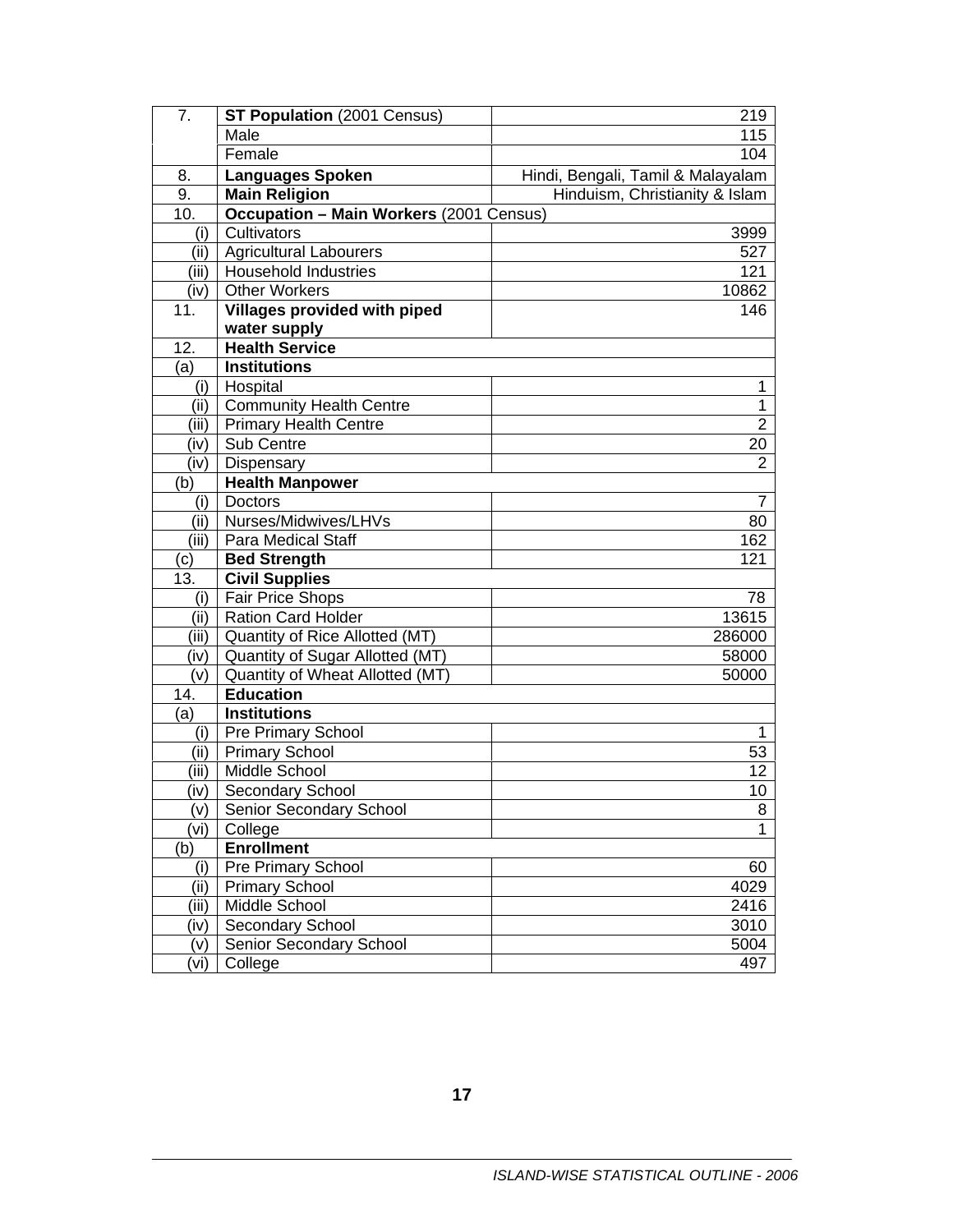| $\mathbf{(c)}$ | <b>Teaching Staff</b>                       |  |                                     |
|----------------|---------------------------------------------|--|-------------------------------------|
| (i)            | Pre Primary School                          |  | $\mathbf{2}^{\prime}$               |
| (ii)           | <b>Primary School</b>                       |  | 238                                 |
| (iii)          | Middle School                               |  | 149                                 |
| (iv)           | <b>Secondary School</b>                     |  | 180                                 |
| (v)            | Senior Secondary School                     |  | 304                                 |
| (vi)           | College                                     |  | 24                                  |
| 15.            | <b>Social Welfare</b>                       |  |                                     |
| (i)            | <b>Balwadi Centre</b>                       |  | 4                                   |
| (ii)           | <b>Creche Centre</b>                        |  | 7                                   |
| (iii)          | <b>Craft Centre</b>                         |  | $\overline{3}$                      |
| 16.            | <b>Electricity</b>                          |  |                                     |
| (i)            | Villages electrified                        |  | 67                                  |
| (ii)           | <b>Electric Connections provided</b>        |  | 10368                               |
| 17.            | <b>Agriculture</b>                          |  |                                     |
| (i)            | Cultivable Area                             |  | 8269.64                             |
| (ii)           | Main Crops                                  |  | Paddy, Pulses, Oilseeds, Vegetable, |
|                |                                             |  | Coconut, Arecanut & Fruits          |
| (iii)          | <b>Irrigation Sources</b>                   |  |                                     |
|                | Ponds (No.)                                 |  | 154                                 |
| 18.            | <b>Veterinary Service</b>                   |  |                                     |
| (a)            | <b>Institutions</b>                         |  |                                     |
| (i)            | <b>Veterinary Hospital</b>                  |  | 2                                   |
| (ii)           | <b>Veterinary Dispensary</b>                |  | $\overline{2}$                      |
| (iii)          | <b>Veterinary Sub Dispensary</b>            |  | 12                                  |
| (iv)           | Disease Investigation Lab.                  |  | $\overline{2}$                      |
| (v)            | Artificial Insemination Centre/Sub Centre   |  | 12                                  |
| (b)            | <b>Manpower</b>                             |  |                                     |
| (i)            | Doctor                                      |  | 5                                   |
| (ii)           | Para Veterinary Staff                       |  | 73                                  |
| 19.            | <b>Fisheries</b>                            |  |                                     |
| (i)            | Fishermen                                   |  | 497                                 |
| (ii)           | <b>Fishing Craft used</b>                   |  |                                     |
| (a)            | <b>Country Craft</b>                        |  | 305                                 |
| (b)<br>20.     | <b>Motorized Boat</b><br><b>Industries</b>  |  | 41                                  |
| (a)            | <b>Industries Registered</b>                |  | 200                                 |
| (i)            | Wood Based                                  |  |                                     |
| (ii)           | Agro Based                                  |  |                                     |
| (iii)          | Marine Based                                |  |                                     |
| (iv)           | Others                                      |  |                                     |
| (b)            | Total Amount of Ioan sanctioned (Rs.in 000) |  |                                     |
| (c)            | Average Capital Investment (Rs. in 000)     |  |                                     |
| (d)            | <b>Total Workers</b>                        |  |                                     |
| 21.            | <b>Cooperative Societies</b>                |  |                                     |
| (i)            | Societies Registered                        |  | 102                                 |
| (a)            | Agricultural                                |  | 7                                   |
| (b)            | Non-Agriculture                             |  | $\overline{2}$                      |
| (b)            | Consumer                                    |  | 9                                   |
|                |                                             |  |                                     |